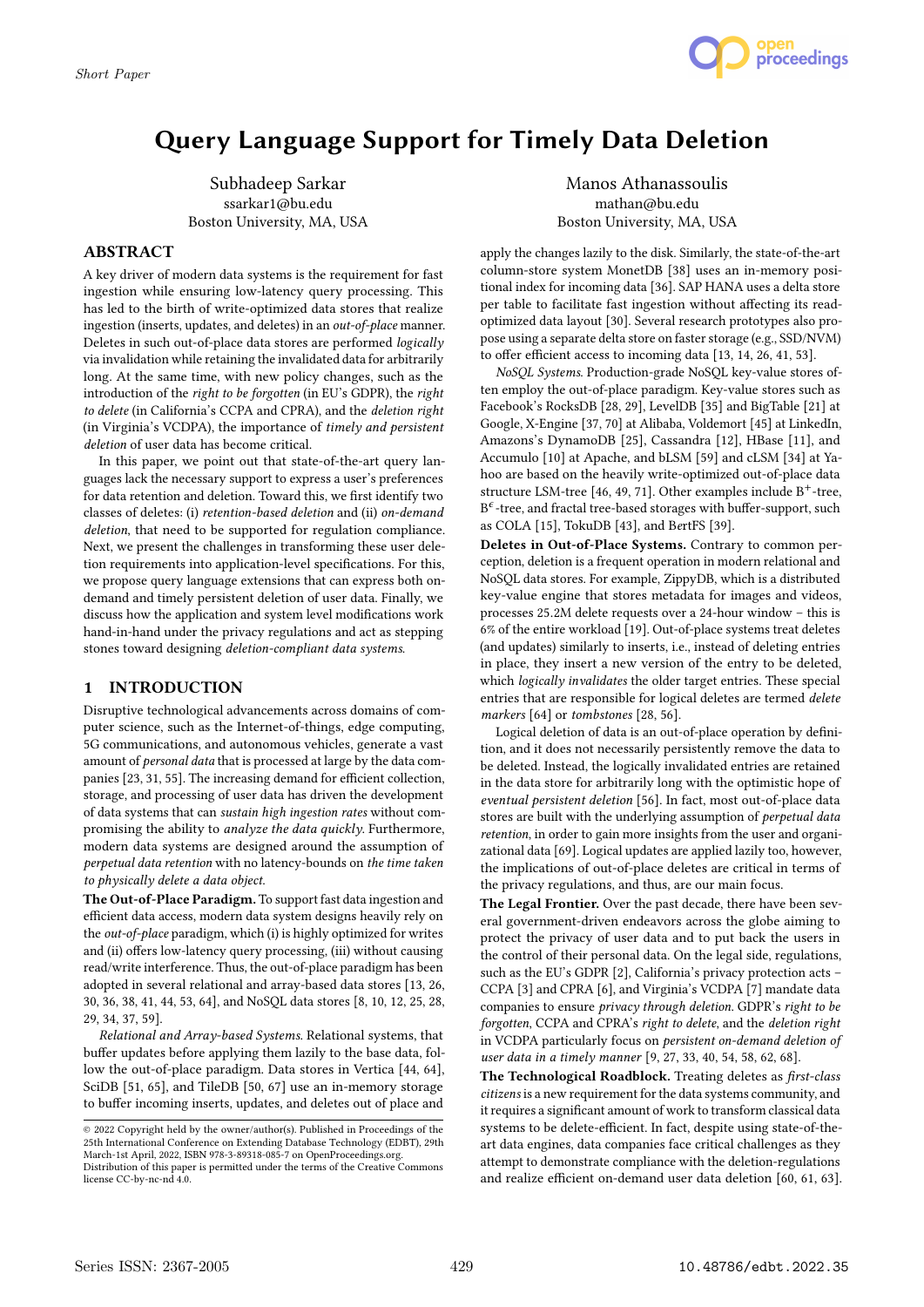

#### Fig. 1: Enforcing privacy regulations requires a bridge between their requirements and the necessary system support via an application layer augmented with richer deletion specification.

To translate this into numbers, between January 2020 and January 2022, the penalties under GDPR paid by data companies amounted to \$1.2B, which includes large contributions from companies such as Amazon (\$877M), WhatsApp (\$255M), Google Ireland (\$102M), and Facebook (\$68M) [47, 66]. To demonstrate compliance and to ensure timely persistent deletion of user data, many companies end up performing expensive database-wide consolidations periodically (e.g., every few weeks) [56, 57]. Such operations are remarkably expensive in terms of time and money, cause undesirable latency spikes, and hence, should be avoided. Challenge: No Application Layer Support. The legal regulations outline the users' rights for timely deletion of their personal data, and thereby, lay the platform for privacy through deletion (Fig. 1: Policy layer). At the other end, recent endeavors at the systems level have been opportunistic in addressing specific delete use-cases to facilitate timely persistent data deletion (Fig. 1:  $Sys$ tem layer) [24, 48, 56]. To bridge the two, we need to (i) extract the user requirements from the policy layer and (ii) address the fact that the application layer lacks the query language support to convey user deletion preferences to the underlying system.

Identifying Deletion Requirements. We extract from the policy layer two classes of deletion requirements (Fig. 1: Requirements layer). The first class entails deletion of user data older than a specified retention duration from across all domains of a service provider. The second class pertains to on-demand deletion of user data from the providers' domains. Realizing retention-based deletes entails periodically invoking a deletion task that persistently deletes data older than the retention duration. On the other hand, on-demand deletion requests must be applied within a set time period based on the legal regulations (e.g., 45-60 days), persistently removing all data of a user.

Query Language Support for Timely Deletes. Next, we propose an extension of SQL in order to capture the new deletion requirements (Fig. 1: Application layer). We augment the SQL data definition language (DDL) to express the (i) retention duration of data (for retention-based deletes) and (ii) the threshold for persistent data deletion (for on-demand deletes) during creation of a table. Further, we extend the INSERT data manipulation language (DML) to express the specific retention durations associated with the entries ingested. We also extend the DELETE DML to express the threshold time limit within which any logical deletes must be

persisted, physically removing the target data entries from the database. Based on this information from the application layer, the underlying storage engine is made aware of the user deletion requirements, which are then realized at the system level.

Contributions. The contributions of our work are as follows.

- We identify the two classes of user delete requirements for which there is lack of query language support.
- We augment SQL to support retention-based deletes based on either arbitrary or predefined retention durations.
- We further augment SQL to facilitate on-demand deletion based on either arbitrary or a predefined set of delete persistence thresholds.

## 2 BACKGROUND & MOTIVATION

Recent changes in the legal landscape of data privacy protection call for a transformation on data management and storage. More specifically, supporting the regulatory requirements for privacy through timely and persistent data deletion has become a fundamentally pressing issue for data management systems.

## 2.1 Regulations on Timely Data Deletion

We particularly focus on the legal policies concerning data retention and data deletion, as we aim to ensure privacy through deletion. Below, we present the different active deletion rights.

Right to be Forgotten, EU/UK GDPR. The General Data Protection Regulation (GDPR) has revolutionized the data privacy landscape for the EU countries and the UK [1, 2, 4, 54]. A fundamental component of the GDPR is the right to be forgotten, which empowers users with the right to request a service provider to delete their personal data persistently [1, 2]. Service providers must comply with the erasure requests within 30-60 days.

Right to Delete, CCPA, CPRA. The California Customer Protection Act (CCPA) and the California Privacy Rights Act (CPRA) allow the users/consumers in California to request from the service providers to permanently delete all their personal data [3, 6]. The service providers must acknowledge such a request within 10 days, and respond to it within 45 days [18]. Persistent deletion must remove the target data across all domains, barring archive and backup systems, and anonymize the data as required.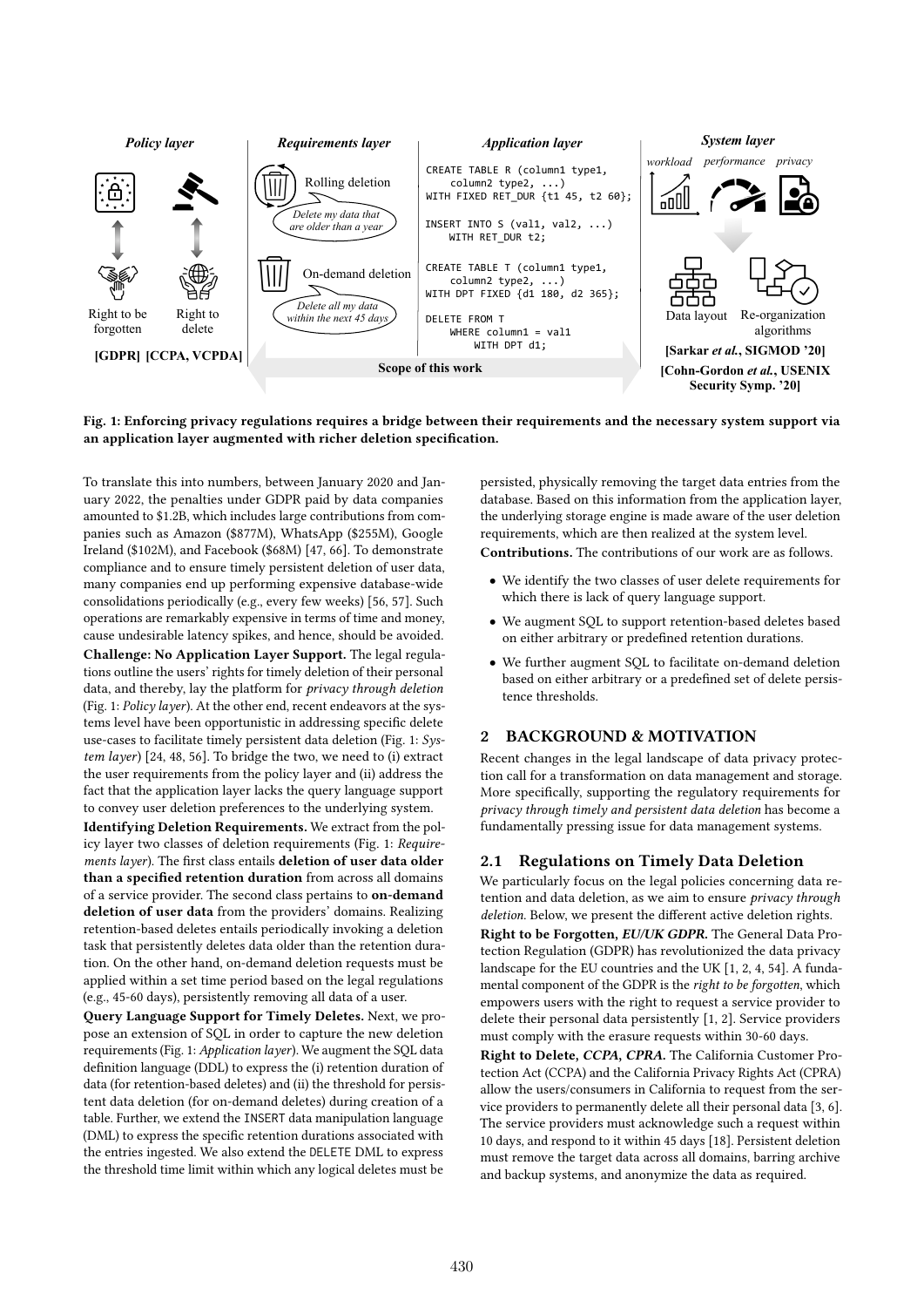Right to Delete, VCDPA. Similarly to CCPA, the Virginia Consumer Data Protection Act (VCDPA) empowers users in Virginia to exercise their right to delete their personal data from the providers' domain [7]. VCDPA requires the service providers to serve a delete-request from a user within 45 business days [18].

Other Efforts. Among other countries, Argentina [20, 52], Singapore [22], India [42], Canada [5], and South Korea [17] also have some implementation of the right to deletion as a part of their respective privacy protection acts.

## 2.2 Limitations of Query Languages

We now present two real-life scenarios to highlight the limitations of state-of-the-art query languages with respect to supporting timely and on-demand deletion of data.

Scenario 1. Alice uses a smart-home ecosystem, HomeComp, that provides real-time services including video surveillance and remote temperature and illumination control. Alice is concerned about her personal data privacy, and she wants HomeComp to delete all her data older than 30 days.

The problem? Like most service providers, HomeComp's data model is built around the assumption of perpetual data retention; deletion of user data needs a human-in-the-loop that performs the necessary actions. Further, state-of-the-art SQL syntax does not provide to the application developers the tools to express the need for periodic data deletion. Overall, HomeComp cannot facilitate user requests for retention-based data deletion.

Scenario 2. StreamEra provides real-time insights for data streams, and allows its users to request on-demand deletion of their personal data, as it is bound by the right to be forgotten. StreamEra uses an SQL-based wrapper on top of its storage layer.

The problem? While StreamEra wants to serve its users by ensuring timely persistent deletion of their personal data, SQL does not provide support for such an operation. The backend developers at StreamEra are expected to implement the required functionality at the application level as it is not native to SQL.

What's missing? The above scenarios demonstrate that despite (i) legally enforcing user data retention limits and (ii) the systemlevel efforts to facilitate persistent and timely deletion of data, there is a missing link in the intermediate application layer. This work presents a new set of SQL extensions which expresses the policy requirements for both retention-driven deletes and on-demand data deletion, bridging the deletion policy with the system capabilities to support timely data deletion.

## 3 EXTENDING SQL SUPPORT

We now present in detail the application layer modifications necessary to bridge the gap between the legal framework and the system support for timely deletion. We first identify the two classes of deletion requests that the providers must facilitate in order to demonstrate regulation compliance (§3.1). Next, we introduce a new set of application layer tools by augmenting SQL to capture and transform the user-requirements for deletes (§3.2).

#### 3.1 Types of Deletion Requests

Based on the retention regulations, we classify the user delete requests into two categories: (a) retention-driven and (b) on demand (Fig. 1: Requirements layer).

Retention-driven deletes. Deletes of this class are rolling in nature and enable persistent deletion of user data that is older than a pre-set retention duration. The retention duration serves as the lifetime of data within a service provider's domain. In practice, the retention duration is suggested by the service provider as part of the service level agreement (SLA), and users can specify the granularity of rolling deletes as preferred.

Deletion on-demand. The delete-regulations also allow users to submit on-demand deletion requests which entails persistent deletion of a user's personal data. Such deletion requests can be submitted through an API provided by a service provider. Upon request, the target data is purged persistently within a threshold period, set by the regulations and as specified in the SLA.

## 3.2 SQL Support for Deletes

With the legal framework in place and the user preferences about deletion accounted for, we now translate the user requirements to new SQL constructs. The proposed extensions can be also integrated into other query languages, like GraphQL, DMX, LINQ, and N1QL, with simple template modifications.

Goal. The objective of the proposed SQL extension is three-fold.

- 1. Supporting retention-driven deletion: We first augment the CREATE TABLE and INSERT SQL statements to bind every ingestion to a specific retention duration, after which the inserted data is deleted.
- 2. Ensuring timely persistence of on-demand deletes: We further augment the CREATE TABLE and the DELETE SQL statements to facilitate on-demand deletion requests with timely persistence guarantees.
- 3. Supporting arbitrary delete thresholds: Lastly, we extend the SQL support described above for both *fixed* and *arbitrary* retention durations and delete persistence thresholds.

Augmenting SQL. Supporting timely and persistent data deletion requires augmenting both the data definition language (DDL) and the data manipulation language (DML) parts of SQL.

Enabling retention-driven deletes. To support retention-driven data deletion, we extend (i) the CREATE TABLE DDL and (ii) the INSERT DML in SQL. The CREATE TABLE statement now allows an application developer to specify the different retention durations supported as a table-property.

CREATE TABLE R (column1 type1, column2 type2, ...) WITH RET\_DUR FIXED (t1 <ret1>, t2 <ret2>, ...);

The above SQL statement creates a table R that supports retentionbased deletes with specific retention durations of ret1, ret2, etc. The WITH RET\_DUR clause is optional, and is only necessary for tables that need to support deletes with predefined retention durations. When a table supports a predefined set of retention durations, each INSERT statement can use only one of those. For example, a table that is configured to support retention durations of 30 days and 60 days (CREATE TABLE R (...) WITH RET\_DUR FIXED (t1 '30 days', t2 '60 days');), can only receive inserts with retention durations t1 or t2. An ingestion without a retention period explicitly mentioned is kept perpetually following the logic of a classical insert. Note that, in general, the predefined retention durations stem from the delete-SLAs that a specific application requires. Following is the syntax for inserts.

INSERT INTO R (val1, val2, ...) WITH RET DUR t<i>:

Support for arbitrary retention durations. We further extend SQL to support arbitrary retention durations for deletes. To do so, we add the ARBITRARY keyword to both the CREATE TABLE and INSERT statements. Supporting arbitrary retention durations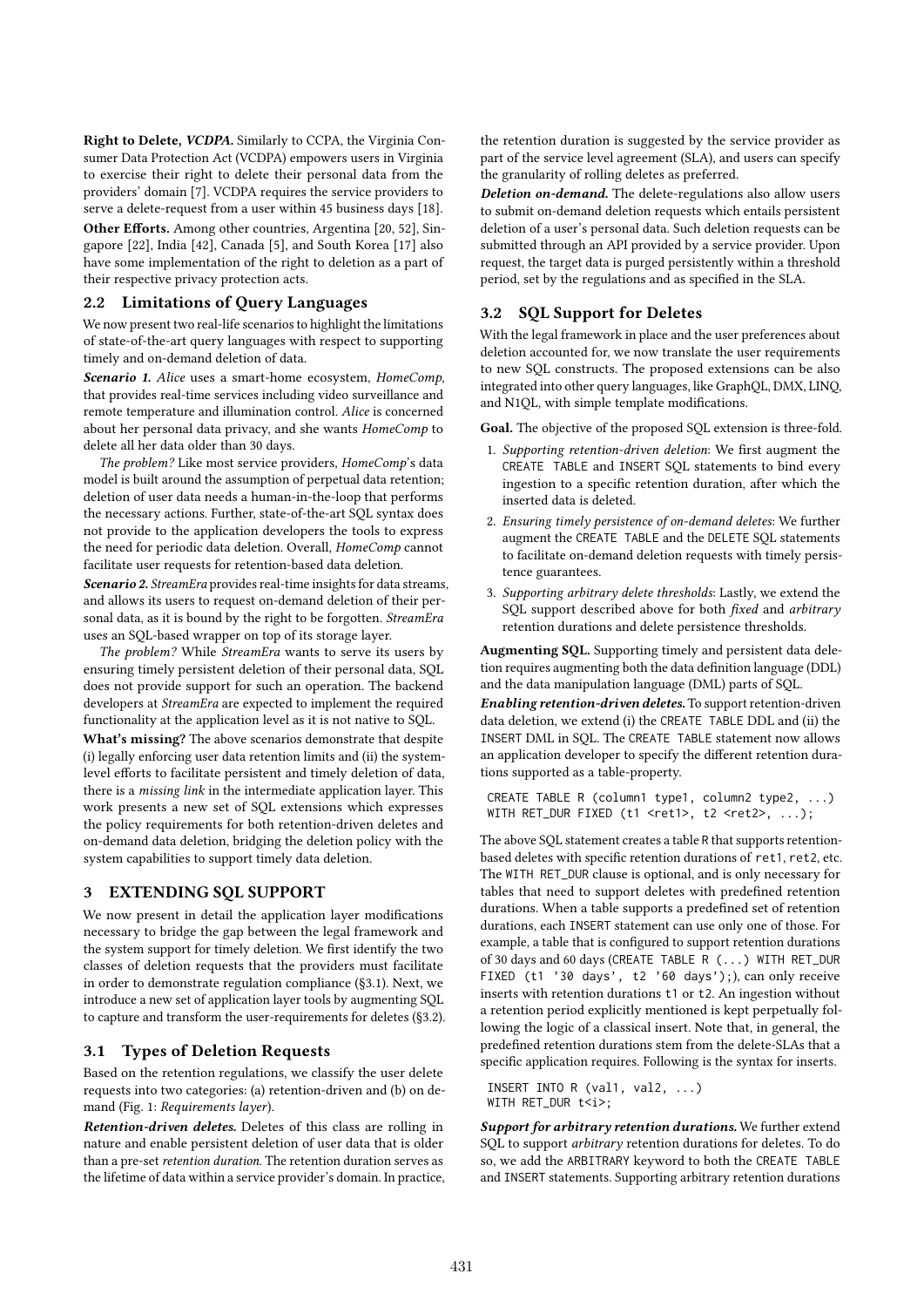is common in distributed frameworks that replicate data across physical data stores in different geographic locations, each bound by different regulatory requirements. Below, we present the full syntax for the proposed SQL extensions.

```
CREATE TABLE R (column1 type1, column2 type2, ...)
WITH RET_DUR
{ARBITRARY | FIXED (t1 <ret1>, t2 <ret2>, ...)};
INSERT INTO R (val1, val2, ...)
WITH RET_DUR \{ <t>1 \le i> \};
```
Note that having a pre-defined set of retention durations provides more information to the system compared to allowing arbitrary durations. As a result, it allows the system to better prepare to offer efficient retention-driven deletes.

Enabling timely on-demand deletion. To support on-demand data deletion in a timely manner, we introduce the notion of delete persistence threshold (DPT), which denotes the maximum delay between a logical delete and its persistence. Each table can provide support for several such user-defined thresholds. Similarly to retention-based deletes, we also extend SQL to support arbitrary DPTs when the DPTs are not specified a priori. Below, we outline the modifications to the DDL and DML necessary to support on-demand timely deletion requests.

CREATE TABLE S (column1 type1, column2 type2, ...) WITH DPT {ARBITRARY | FIXED (d1 <dpt1>, d2 <dpt2>, ...)}; DELETE FROM S WHERE (...) WITH DPT  $\{ \langle d \rangle \mid d \langle i \rangle \};$ 

Table S can support several DPTs (dpt1, dpt2, etc.), if the DPTs are specified before-hand, and applications can trigger on-demand deletion with any DPT through the DELETE command. Similarly to retention-driven deletes, timely persistent on-demand deletion is easier to handle from a storage engine if the DPTs supported are known a priori during the table creation.

Putting everything together. Putting the proposed DDL extensions together, a table can support multiple (pre-defined or arbitrary) thresholds for both retention-based and on-demand deletes. The complete syntax for CREATE TABLE is as follows.

```
CREATE TABLE T (column1 type1, column2 type2, ...)
WITH RFT DUR
{ARBITRARY | FIXED (t1 <ret1>, t2 <ret2>, ...)};
WITH DPT
{ARBITRARY | FIXED (d1 <dpt1>, d2 <dpt2>, ...)};
```
Note that retention-based deletes come from the application requirements, and on-demand deletion requests are issued by the user. Further, note that while these SQL extensions allow us to express deletion preferences, they rely on the system layer to correctly realize them.

#### 4 DISCUSSION

We now briefly discuss efforts on supporting timely deletes on the systems layer and the key open challenge of demonstrating regulation compliance.

Storage Layer Endeavors. Realizing timely deletes without hurting performance of the underlying storage engines is critical. The efficiency of deletion depends on (i) the schema and the physical data layout, (ii) the data re-organization strategy, (iii) the workload, and (iv) the storage engine tuning.

On-demand deletes in NoSQL engines. Deletes issued on the attribute based on which the data is organized (sorted, hashed, or

range partitioned) are generally realized logically by invalidating prior entries. To persist such logical deletes in a timely manner, prior work proposes a data layout reorganization policy that enables LSM-based key-value stores to persist logical deletes within a given threshold through a process called compaction [56]. The work introduces a family of deletion-aware compaction strategies that prioritizes compaction of files based on the delete persistence threshold, and thus, honors the requirement for timely purging of deleted data. Piggybacking deletion with the process of data layout reorganization reduces the cost of realizing deletes while ensuring timely delete persistence without hurting performance.

Deletes in online social networks. Cohn-Gordon et al. proposed a deletion framework DELF that ensures reliable data deletion from an online social network (OSN) [24]. DELF enables detection of inconsistent data deletion in OSNs and also facilitates data recovery in cases where user data was incorrectly deleted. Minaei et al. [48] proposed a framework for persistently deleting all instances of a user's data in presence of observers, ensuring privacy through timely content concealment and removal.

Deletes on Secondary Attribute. Deletes issued on a different attribute (or on attributes that have no particular organization) are hard to facilitate, as they require inspection of all data objects in a data store, which is very costly. Efficient realization of such delete requests requires arranging the data on disk with some order based on the deletion attribute. In relational data stores, the records can be re-arranged on disk as re-sorted on the delete attribute, or they can be indexed based on the delete attribute to facilitate such operations [16, 32]. In NoSQL key-value stores, an inter-weaved data layout helps clustering the qualifying entries, which allows invalidating entire blocks of data at a time, facilitating efficient garbage collection [56]. The intuition here is to create a logical data collection of consecutive disk pages, within which the entries are sorted based on the delete attribute.

Compliance. Proving compliance is a known challenge when regulations meet technology, as this entails tracking data access patterns and execution paths within a data system. Current solutions demonstrate regulation-compliance through inspection of code, data, and legal substantiation. Another way is to be able to quickly inspect the data (essentially via querying and accessing data files) while ensuring timely garbage collection for the deleted data. However, providing system-level guarantees on timely data deletion is challenging as it entails tracking the data-flow within a system and secure data deletion at the device level. In the longer term, the community should work toward building system-tools with light-weight checks that can prove deletion compliance. This remains an open research challenge in the systems and database community.

## 5 CONCLUSION

In this paper, we point out that state-of-the-art query languages lack the necessary tools to express new legally mandated requirements for user data deletion. Toward this, we identify the two classes of deletion requirements that need to be supported. We then identify the missing links at the application layer and present the modifications made to the SQL DDL and DML to facilitate both retention-based and on-demand user data deletion. Finally, we discuss, how the proposed query language extensions work hand-in-hand with legal regulations and system solutions for persistent data deletion to ensure privacy through deletion.

Acknowledgments. This work was partially funded by NSF Grant No. IIS-1850202 and a Facebook Faculty Research Award.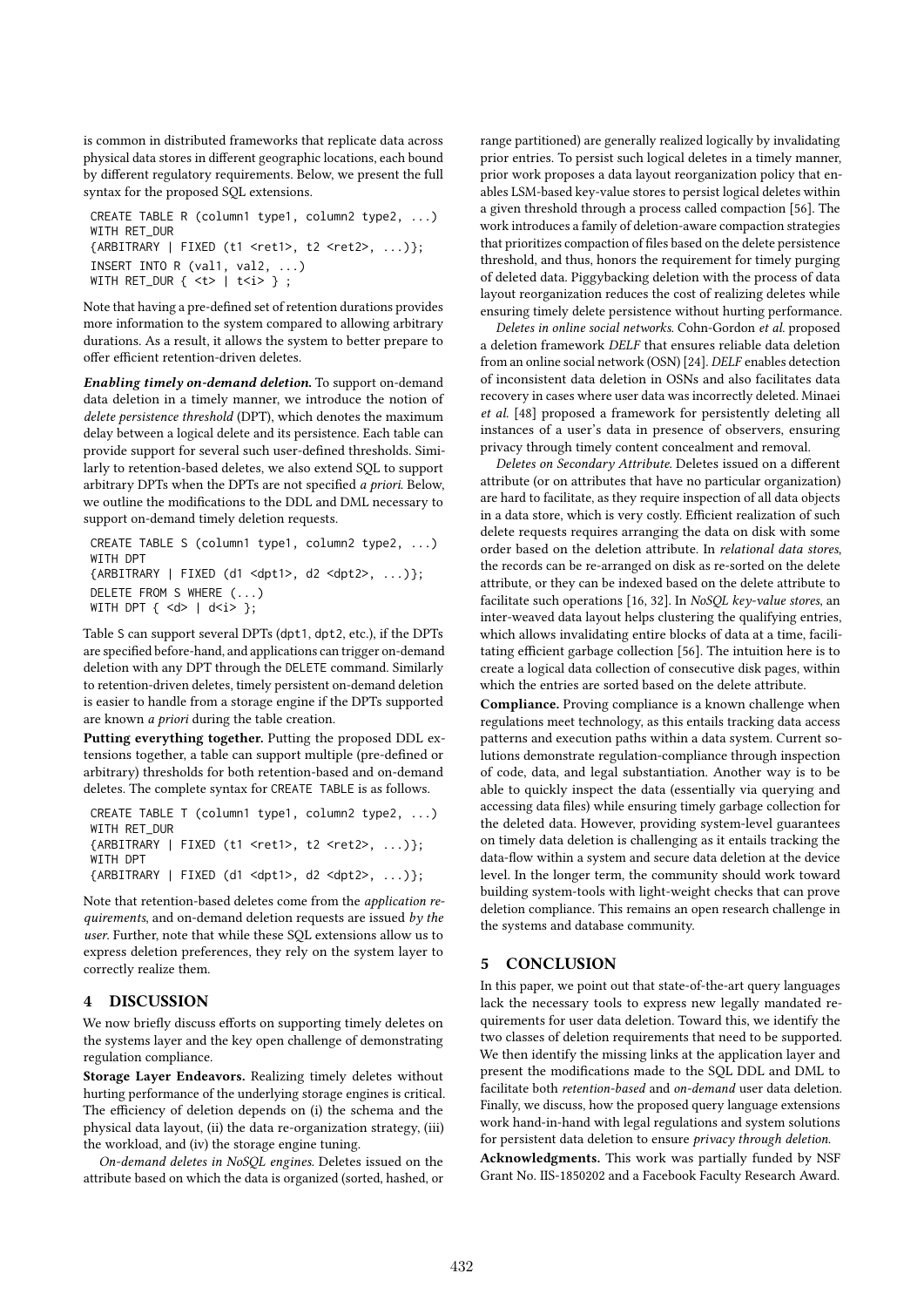#### **REFERENCES**

- [1] Right to erasure. https://ico.org.uk/for-organisations/guide-to-dataprotection/guide-to-the-general-data-protection-regulation-gdpr/individual-.<br>rights/right-to-erasure.
- [2] Regulation (EU) 2016/679 of the European Parliament and of the council of 27 April 2016 on the protection of natural persons with regard to the processing of personal data and on the free movement of such data, and repealing Directive 95/46/EC. Official Journal of the European Union (Legislative Acts), pages L119/1 – L119/88, 2016.
- [3] California Consumer Privacy Act. Assembly Bill No. 375, Chapter 55, 2018. [4] Data Protection Act 2018.
- https://www.legislation.gov.uk/ukpga/2018/12/pdfs/ukpga\_20180012\_en.pdf, 2018.
- [5] PIPEDA in brief. https://www.priv.gc.ca/en/privacy-topics/privacy-laws-in-canada/the-personal-information-protection-and-electronic-documents-actpipeda/pipeda\_brief/, 2019.
- [6] The California Privacy Rights Act of 2020. https://thecpra.org/, 2020.
- [7] Virginia Consumer Data Protection Act. https://www.sullcrom.com/files/upload/SC-Publication-Virginia-Second-State-Enact-Privacy-Legislation.pdf, 2021.
- [8] S. Alsubaiee, Y. Altowim, H. Altwaijry, A. Behm, V. R. Borkar, Y. Bu, M. J. Carey, I. Cetindil, M. Cheelangi, K. Faraaz, E. Gabrielova, R. Grover, Z. Heilbron, Y.-S. Kim, C. Li, G. Li, J. M. Ok, N. Onose, P. Pirzadeh, V. J. Tsotras, R. Vernica, J. Wen, and T. Westmann. AsterixDB: A Scalable, Open Source BDMS. Proceedings of the VLDB Endowment, 7(14):1905–1916, 2014.
- [9] M. L. Ambrose and J. Ausloos. The Right to Be Forgotten Across the Pond. Journal of Information Policy, 3:1–23, 2013.
- [10] Apache. Accumulo. https://accumulo.apache.org/.
- [11] Apache. HBase. http://hbase.apache.org/.
- [12] Apache. Cassandra. http://cassandra.apache.org, 2021.
- [13] M. Athanassoulis, S. Chen, A. Ailamaki, P. B. Gibbons, and R. Stoica. MaSM: Efficient Online Updates in Data Warehouses. In Proceedings of the ACM SIGMOD International Conference on Management of Data, pages 865–876, 2011.
- [14] M. Athanassoulis, S. Chen, A. Ailamaki, P. B. Gibbons, and R. Stoica. Online Updates on Data Warehouses via Judicious Use of Solid-State Storage. ACM Transactions on Database Systems (TODS), 40(1), 2015.
- [15] M. A. Bender, E. D. Demaine, and M. Farach-Colton. Cache-Oblivious B-Trees. In Proceedings of the Annual Symposium on Foundations of Computer Science (FOCS), pages 399–409, 2000.
- [16] B. Bhattacharjee, T. Malkemus, S. Lau, S. Mckeough, J.-A. Kirton, R. V. Boeschoten, and J. Kennedy. Efficient Bulk Deletes for Multi Dimensionally Clustered Tables in DB2. In Proceedings of the International Conference on Very Large Data Bases (VLDB), pages 1197–1206, 2007.
- [17] C. T. Brown and T. D. Manoranjan. South Korea Releases Guidance on Right to Be Forgotten. https://www.lexology.com/library/detail.aspx?g=21be3837-0c43- 4047-b8b5-9e863960b0b9, 2016.
- [18] G. A. Brown. Consumers' "Right to Delete" under US State Privacy Laws. https://www.securityprivacybytes.com/2021/03/consumers-right-to-deleteunder-us-state-privacy-laws/, 2021.
- [19] Z. Cao, S. Dong, S. Vemuri, and D. H. C. Du. Characterizing, Modeling, and Benchmarking RocksDB Key-Value Workloads at Facebook. In Proceedings of the USENIX Conference on File and Storage Technologies (FAST), pages 209–223, 2020.
- [20] E. L. Carter. Argentina's Right to be Forgotten. Emory International Law Review, 27(1), 2013.
- [21] F. Chang, J. Dean, S. Ghemawat, W. C. Hsieh, D. A. Wallach, M. Burrows, T. Chandra, A. Fikes, and R. E. Gruber. Bigtable: A Distributed Storage System for Structured Data. In Proceedings of the USENIX Symposium on Operating Systems Design and Implementation (OSDI), pages 205–218, 2006.
- [22] W. B. Chik. The Singapore Personal Data Protection Act and an assessment of future trends in data privacy reform. Comput. Law Secur. Rev., 29(5):554–575, 2013.
- [23] Cisco, Cisco Global Cloud Index: Forecast and Methodology, 2016–2021. White Paper, 2018.
- [24] K. Cohn-Gordon, G. Damaskinos, D. Neto, J. Cordova, B. Reitz, B. Strahs, D. Obenshain, P. Pearce, I. Papagiannis, and A. Media. DELF: Safeguarding deletion correctness in Online Social Networks. In 29th USENIX Security Symposium, USENIX Security 2020, August 12-14, 2020, 2020.
- [25] G. DeCandia, D. Hastorun, M. Jampani, G. Kakulapati, A. Lakshman, A. Pilchin, S. Sivasubramanian, P. Vosshall, and W. Vogels. Dynamo: Amazon's Highly Available Key-value Store. ACM SIGOPS Operating Systems Review, 41(6):205– 220, 2007.
- [26] F. Deng, Q. Cao, S. Wang, S. Liu, J. Yao, Y. Dong, and P. Yang. SeRW: Adaptively Separating Read and Write upon SSDs of Hybrid Storage Server in Clouds. In Proceedings of the International Conference on Parallel Processing (ICPP), pages 76:1—-76:11, 2020.
- [27] A. Deshpande and A. Machanavajjhala. ACM SIGMOD Blog: Privacy Challenges in the Post-GDPR World: A Data Management Perspective. http://wp.sigmod.org/?p=2554, 2018.
- [28] S. Dong, M. Callaghan, L. Galanis, D. Borthakur, T. Savor, and M. Strum. Optimizing Space Amplification in RocksDB. In Proceedings of the Biennial Conference on Innovative Data Systems Research (CIDR), 2017.
- [29] Facebook. RocksDB. https://github.com/facebook/rocksdb, 2021.
- [30] F. Färber, N. May, W. Lehner, P. Große, I. Müller, H. Rauhe, and J. Dees. The SAP HANA Database – An Architecture Overview. IEEE Data Engineering Bulletin, 35(1):28–33, 2012.
- [31] Gartner. Gartner Says 8.4 Billion Connected "Things" Will Be in Use in 2017, Up 31 Percent From 2016. https://tinyurl.com/Gartner2020, 2017.
- [32] A. Gärtner, A. Kemper, D. Kossmann, and B. Zeller. Efficient Bulk Deletes in Relational Databases. In Proceedings of the IEEE International Conference on Data Engineering (ICDE), pages 183–192, 2001.
- [33] M. Goddard. The EU General Data Protection Regulation (GDPR): European Regulation that has a Global Impact. International Journal of Market Research, 59(6):703–705, 2017.
- [34] G. Golan-Gueta, E. Bortnikov, E. Hillel, and I. Keidar. Scaling Concurrent Log-Structured Data Stores. In Proceedings of the ACM European Conference on Computer Systems (EuroSys), pages 32:1–32:14, 2015.
- 
- [35] Google. LevelDB. https://github.com/google/leveldb/, 2021. [36] S. Héman, M. Zukowski, and N. J. Nes. Positional Update Handling in Column Stores. In Proceedings of the ACM SIGMOD International Conference on Management of Data, pages 543–554, 2010.
- [37] G. Huang, X. Cheng, J. Wang, Y. Wang, D. He, T. Zhang, F. Li, S. Wang, W. Cao, and Q. Li. X-Engine: An Optimized Storage Engine for Large-scale E-commerce Transaction Processing. In Proceedings of the ACM SIGMOD International Conference on Management of Data, pages 651–665, 2019.
- [38] S. Idreos, F. Groffen, N. Nes, S. Manegold, K. S. Mullender, and M. L. Kersten. MonetDB: Two Decades of Research in Column-oriented Database Architectures. IEEE Data Engineering Bulletin, 35(1):40–45, 2012.
- [39] W. Jannen, J. Yuan, Y. Zhan, A. Akshintala, J. Esmet, Y. Jiao, A. Mittal, P. Pandey, P. Reddy, L. Walsh, M. A. Bender, M. Farach-Colton, R. Johnson, B. C. Kuszmaul, and D. E. Porter. BetrFS: A Right-optimized Write-optimized File System. In Proceedings of the USENIX Conference on File and Storage Technologies (FAST), pages 301–315, 2015.
- [40] M. L. Jones. It's About Time: Privacy, Information Lifecycles, and the Right to Be Forgotten. Stanford Technology Law Review, 16(2):54, 2012.
- [41] W.-H. Kang, S.-W. Lee, and B. Moon. Flash as cache extension for online transactional workloads. The VLDB Journal, 25(5):673–694, 2016. [42] P. Kittane, I. S. Charles, A. Kamath, and G. Gokhale. Privacy and Data Protec-
- tion India Wrap 2020. The National Law Review, XI(162), 2021.
- [43] B. C. Kuszmaul. A Comparison of Fractal Trees to Log-Structured Merge (LSM) Trees. Tokutek White Paper, 2014.
- [44] A. Lamb, M. Fuller, and R. Varadarajan. The Vertica Analytic Database: C-Store 7 Years Later. Proceedings of the VLDB Endowment, 5(12):1790–1801, 2012.
- [45] LinkedIn. Voldemort. http://www.project-voldemort.com.
- [46] C. Luo and M. J. Carey. LSM-based Storage Techniques: A Survey. The VLDB Journal, 29(1):393–418, 2020.
- [47] R. McKean, E. Kurowska-Tober, and H. Waem. DLA Piper GDPR fines and data breach survey: January 2022. https://www.dlapiper.com/en/us/insights/publications/2022/1/dla-pipergdpr-fines-and-data-breach-survey-2022/, 2022.
- [48] M. Minaei, M. Mondal, P. Loiseau, K. P. Gummadi, and A. Kate. Lethe: Conceal Content Deletion from Persistent Observers. Proceedings on Privacy Enhancing Technologies (PoPET), 2019(1):206–226, 2019.
- [49] P. E. O'Neil, E. Cheng, D. Gawlick, and E. J. O'Neil. The log-structured mergetree (LSM-tree). Acta Informatica, 33(4):351–385, 1996.
- [50] S. Papadopoulos, K. Datta, S. Madden, and T. Mattson. The TileDB Array Data Storage Manager. Proceedings of the VLDB Endowment, 10(4):349–360, 2016.
- [51] Paradigm4. Online reference. https://www.paradigm4.com/.<br>[52] D. Pardo. First Decision on the "Right to be Forgott
- D. Pardo. First Decision on the "Right to be Forgotten" in Argentina. https://scholarlycommons.law.emory.edu/cgi/viewcontent.cgi?article=1097&context=eilr, 2020.
- [53] M. Sadoghi, K. A. Ross, M. Canim, and B. Bhattacharjee. Exploiting SSDs in operational multiversion databases. The VLDB Journal, 25(5):651–672, 2016.
- S. Sarkar, J.-P. Banâtre, L. Rilling, and C. Morin. Towards Enforcement of the EU GDPR: Enabling Data Erasure. In Proceedings of the IEEE International Conference of Internet of Things (iThings), pages 1–8, 2018.
- [55] S. Sarkar, S. Chatterjee, and S. Misra. Assessment of the Suitability of Fog Computing in the Context of Internet of Things. IEEE Transactions on Cloud Computing (TCC), 6(1):46–59, 2018.
- [56] S. Sarkar, T. I. Papon, D. Staratzis, and M. Athanassoulis. Lethe: A Tunable Delete-Aware LSM Engine. In Proceedings of the ACM SIGMOD International Conference on Management of Data, pages 893–908, 2020.
- [57] S. Sarkar, D. Staratzis, Z. Zhu, and M. Athanassoulis. Constructing and Analyzing the LSM Compaction Design Space. Proceedings of the VLDB Endowment, 14(11):2216–2229, 2021.
- [58] M. Schwarzkopf, E. Kohler, M. F. Kaashoek, and R. T. Morris. Position: GDPR Compliance by Construction. In Selected Papers from VLDB Workshop on Polystore Systems for Heterogeneous Data in Multiple Databases with Privacy and Security Assurances (POLY), volume 11721 of Lecture Notes in Computer Science, pages 39–53, 2019.
- [59] R. Sears and R. Ramakrishnan. bLSM: A General Purpose Log Structured Merge Tree. In Proceedings of the ACM SIGMOD International Conference on Management of Data, pages 217–228, 2012.
- [60] A. Shah, V. Banakar, S. Shastri, M. Wasserman, and V. Chidambaram. Analyzing the Impact of GDPR on Storage Systems. In Proceedings of the USENIX Conference on Hot Topics in Storage and File Systems (HotStorage), 2019. [61] S. Shastri, V. Banakar, M. Wasserman, A. Kumar, and V. Chidambaram. Un-
- derstanding and Benchmarking the Impact of GDPR on Database Systems.